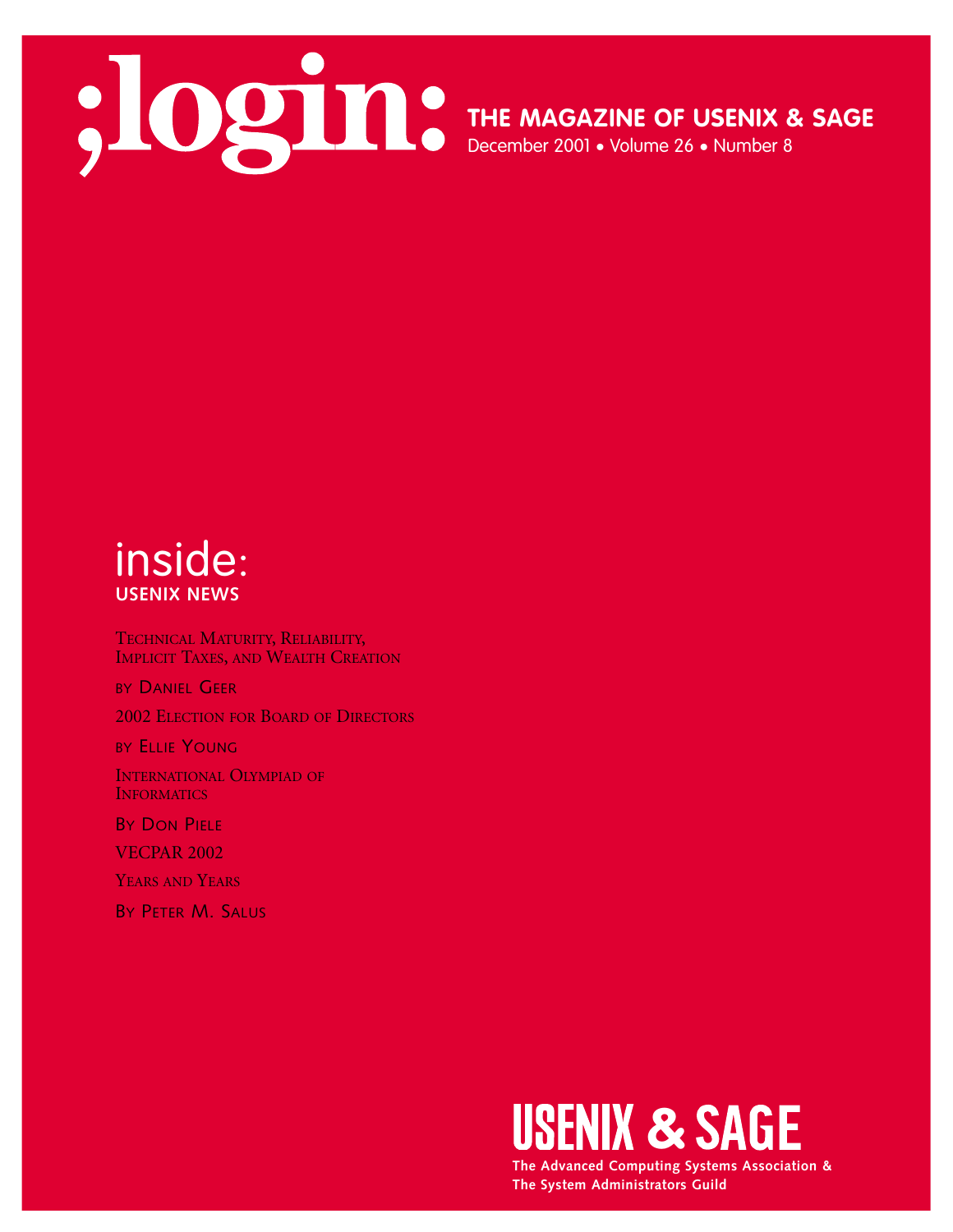# USENIX

# **Technical Maturity, Reliability, Implicit Taxes, and Wealth Creation**

**by Daniel Geer**

President, USENIX Board of Directors



*geer@usenix.org*

Stu Feldman, now head of computer science research for IBM but also once part of the original UNIX team at Bell Labs (he's author of, for example, make) used to illustrate his talks on technical maturity with what I remember as a simple five point scale:

- 1. you had a good idea
- 2. you could actually make it work
- 3. you could convince a friend to try it
- 4. people no longer asked why you were doing this
- 5. other people got asked why they weren't doing it.

I like that. It is easy to remember, and I have five fingers the better to count it off. It also makes sense. In the way I am using it here, many of the technologies that dominate our work lives as USENIX members are now generally important to the world at large, which is what I wrote about last month. As a USENIX partisan and in the context of this article, I'd observe that really a lot of things got their level 1 start amongst our members, showed up at a USENIX WIP at level 2 or 3, showed up again as a paper at around level 4, are now level 5 worldwide.

# news

Sometimes it is not technologies, per se, but ideas or whole fields that move along Feldman's scale. We've played there, too; from UNIX and its mindset to client-server applications to clustered computing models to network security to mobile computing to filesystems to various programming languages to whatever. If I had to do Feldman's scale over again, I might say that a mature technology is one where its reliability is (has become) the principle metric against which its price is calibrated.

Reliability is certainly a hallmark of critical infrastructures. A lot of us are paid to deliver reliability of large systems. Complexity is our enemy yet, if truth be told, complexity is part of the reason forour employment. I happen to work in security, and it is clearly true there, even if a large part of the complexity is itself a consequence of a market demand for power and convenience.

For the most mature market sectors, operational failure is operational failure; it leads to the same bad things regardless of whether the cause of the operational failure was electric power, hacker invasion, product liability, systems administration confusion or just plain bad luck – it won't matter. For example, reliability as seen from an operational risk point of view is about to be enshrined in formal regulation for the banking sector. The so-called Basel Capital Accord, ordinarily too esoteric a matter to discuss in the USENIX context, is under a revision process that will eventually lead to banks being required to set aside capital not only for credit risk and market risk but also operational risk. Capital set aside is a way of preparing for unexpected losses that might otherwise challenge the safety of the bank. Capital set aside is capital that is not earning money. Capital set aside to cover unexpected losses due to operational failure is a tax on the wealth-creating power of the bank. This is the kind of thing that gets attention at the Board of Directors level. This puts

#### USENIX MEMBER BENEFITS As a member of the USENIX Association, you receive the following benefits:

FREE SUBSCRIPTION TO *;login:*, the Association's magazine, published eight times a year, featuring technical articles, system administration articles, tips and techniques, practical columns on security, Tcl, Perl, Java, and operating systems, book and software reviews, summaries of sessions at USENIX conferences, and reports on various standards activities.

ACCESS TO *;login:* online from October 1997 to last month *http://www.usenix.org/ publications/login/login.html.*

ACCESS TO PAPERS from the USENIX Conferences online starting with 1993 *http://www.usenix.org/publications/library/ index.html*.

THE RIGHT TO VOTE on matters affecting the Association, its bylaws, election of its directors and officers.

OPTIONAL MEMBERSHIP in SAGE, the System Administrators Guild.

DISCOUNTS on registration fees for all USENIX conferences.

DISCOUNTS on the purchase of proceedings and CD-ROMS from USENIX conferences.

SPECIAL DISCOUNTS on a variety of products books, software, and periodicals. See *http://www.usenix.org/membership/ specialdisc.html* for details.

FOR MORE INFORMATION REGARDING MEMBERSHIP OR BENEFITS, PLEASE SEE *http://www.usenix.org/ membership/membership.html*

> OR CONTACT *office@usenix.org* Phone: 510 528 8649

● **USENIX NEWS**

**USENIX NEWS**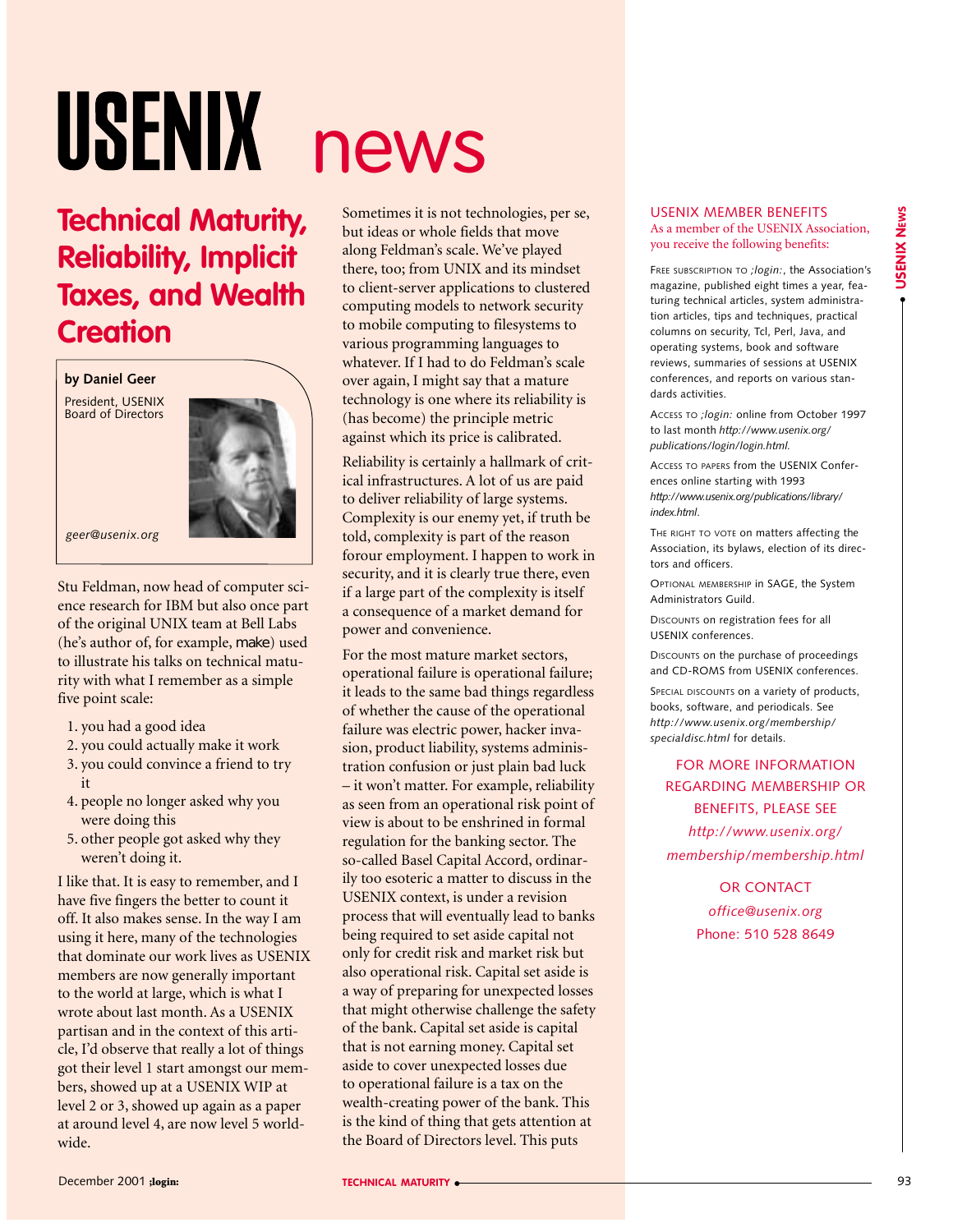operational risk directly in the line of fire when the Board bears down on senior management's ability to create shareholder value.

Well, this is not just about banks. In a late-October *NY Times* editorial, Richard Berner (chief US economist for Morgan Stanley) wrote:

But in the long term, terrorism is imposing new costs that are unlikely to go away. For every business, insurance and security costs will be higher. For many, the benefits of just-in-time management will be sacrificed as companies hold more inventory to guard against breaks in the global supply chain. The threat of cyberterrorism, which once seemed distant, will almost certainly lead to new measures for Internet security, slowing activity even for those operating in the supposedly frictionless world of cyberspace. And America's first experience with bioterrorism has thrown sand in the gears of commerce, government and everyday life, requiring new caution and precaution in once-mundane activities like mail sorting.

Together, those costs could represent a new form of supply shock, like a longer-term tax on the economy that will hurt growth and could boost inflation. That would be a toxic combination for global financial markets.

The reason I quote this at length is simple – the very kind of stuff that we all do, whether it be nameservice maintenance, application or network security, systems administration with complex authorization and systems segregation constraints, hardware and software deployment under a skeptical eye, UI design intended to transmit power but not risk, user account administration, or whatever – it is about to be at once faced with very, very much higher standards for what constitutes probity and best

practices while at the same time it is, and will be seen to be, a tax on productivity growth, i.e., what we do will be an enemy of wealth creation. Our new marching orders are tough, for the principle requirement will be that of reliability and the costs for this kind of reliability will not be trivially fixed by cleverer programming.

All of us have to look at this and look at this hard. The world profited as a whole from structural changes in the rate of productivity growth in the 90s that come directly from information technology investment on a grand scale. If we are to again achieve growth rates that are wealth creating on a broad scale, we have got to deliver reliability in a way that enhances productivity growth, not at the expense of it. This is the very eye of the storm.

# **2002 Election for Board of Directors**

**Ellie Young**

Executive Director

The biennial election for officers and directors of the Association will be held in the Spring of 2002. A report from the Nominating Committee will be posted to *comp.org.usenix* and the USENIX Web site in mid-December, and also published in the February issue of *;login:*.

Nominations from the membership are open until January 11, 2002. To nominate an individual, send a written statement of nomination signed by at least five (5) members in good standing (or five separate nominations), to the Executive Director at the Association office, to be received by noon, PST, January 11, 2002. Please include a Candidate's Statement and photograph to be included in the ballots.

Ballots will be sent to all paid-up members on or about February 8. Members will have until March 22 to cast their vote. The results of the election will be announced in c*omp.org.usenix*, the USENIX Web site, and in the June issue of *;login:*.

The Board is made up of eight directors, four of whom are "at large." The others are the President, Vice President, Secretary, and Treasurer. The balloting is preferential; those candidates with the largest number of votes are elected. Ties in elections for Directors shall result in run-off elections, the results of which shall be determined by a majority of the votes cast. Newly elected directors will take office at the conclusion of the first regularly scheduled meeting following the election, or on July 1st, whichever comes earlier.

# **International Olympiad of Informatics 2001**

**by Don Piele** USACO Director *piele@cs.uwp.edu*

With all four members earning medals, the US team recently completed its most successful showing ever at the International Olympiad in Informatics. The competition, featuring teams from 74 countries, was held in Tampere, Finland, July 14 to 21.

Reid Barton, a home schooled high school senior from Arlington, Mass., was the top overall contestant of the entire event. Barton, s total score was 55 points better than the next highest competitor, the largest margin of victory in Olympiad history, earning him his second gold medal in as many years. The week prior to the Computer Olympiad,